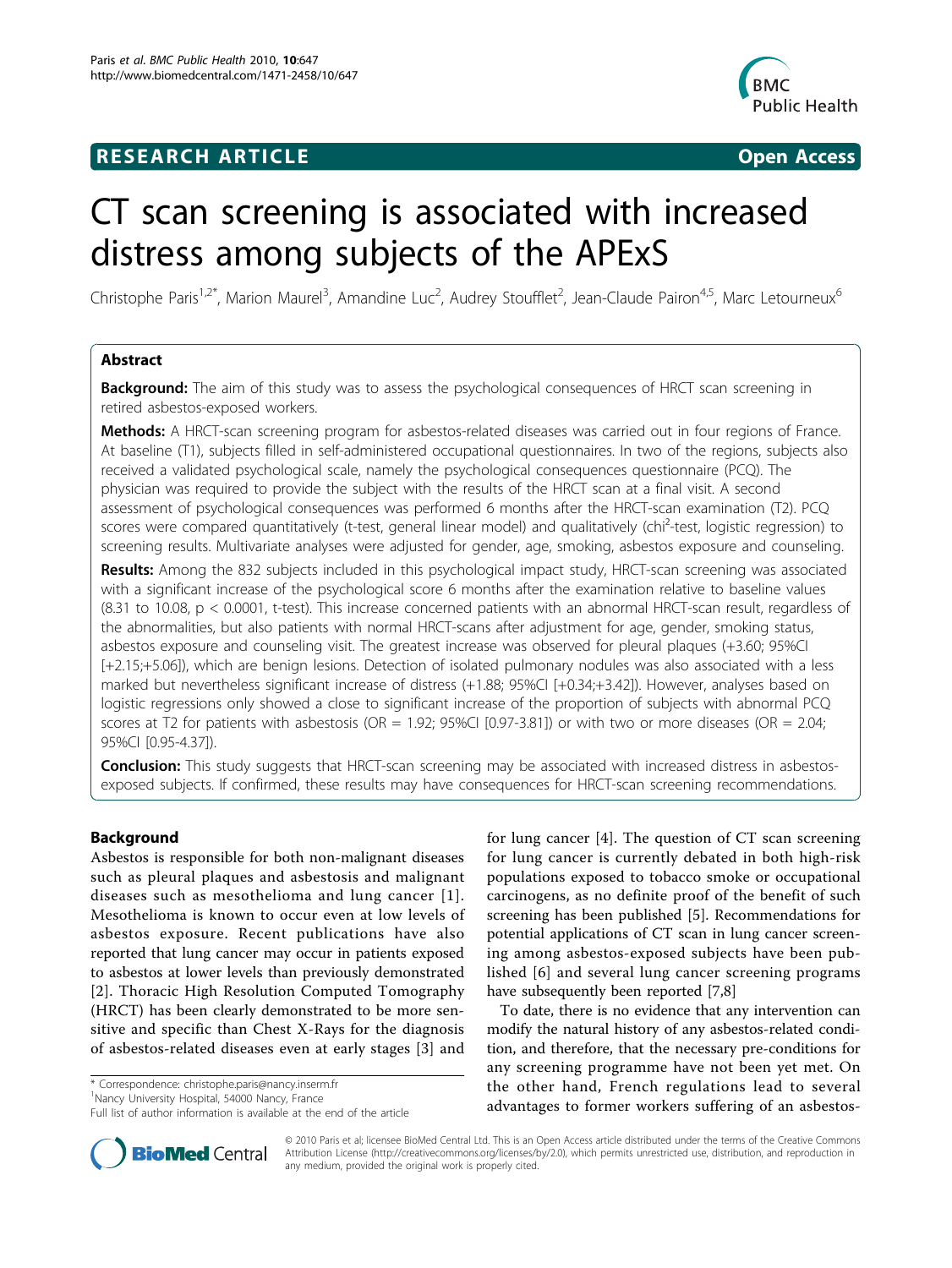related disease such as compensations and the right to an earlier retirement, even for pleural plaques. As a result regarding these social advantages and despite the absence of a medical benefit, screening of asbestosrelated diseases is recommended in France under some specific criteria.

In this context, the impact of adverse effects such as negative psychological impact in large screened populations may be important, particularly in view of the high prevalence of false-positive results (namely benign isolated pulmonary nodules requiring periodic survey) [\[9](#page-8-0)]. However, to date only a few data have been published on the psychological consequences of CT scan lung cancer screening programs [\[10](#page-8-0)-[12\]](#page-8-0), reporting only minimal distress at 6 months in ever smokers in relation to screening. To the best of our knowledge, only one study [[13](#page-8-0)] has evaluated the possible psychological impact of CT screening in asbestos-exposed subjects. This study found no significant psychological differences one year after CT scan between subjects who received clear results at inclusion and those who were submitted to additional examinations because of positive findings, in a sample of 601 subjects surveyed for asbestos-related diseases. Only sparse documentation is available regarding the specific distress related to asbestos exposure. Most of these previous studies reported the absence of any observed psychological distress in subjects exposed to asbestos [[14](#page-8-0),[15](#page-8-0)]. Evaluation of the psychological impact of CT-scan screening was one of the objectives of the French multiregional asbestos-post exposure survey ordered by national authorities. We recently published a study showing that asbestos-exposed subjects exhibited significantly higher levels of negative psychological impact compared to a control group at baseline of a screening program [\[16](#page-8-0)].

We therefore hypothesized that the psychological impact related to screening may be more pronounced in this particular population. The aim of this study was to assess the long-term psychological consequences of a CT scan screening in the population of the asbestos post-exposure survey (APExS).

# Methods

The overall design of this study has been previously published [\[16,17\]](#page-8-0).

# Global design

A large-scale screening program for asbestos-related diseases (the Asbestos Post-Exposure Survey APEXS) was carried out in four regions of France between October 2003 and December 2005. The target group for the screening program comprised unemployed or retired asbestos-exposed workers covered financially by French National Health Insurance. Recruitment procedures were based on television, newspapers, mailing or systematic invitations at national health insurance centers in each region. All volunteer subjects were asked to complete a standardized questionnaire describing all jobs held throughout the subject's working life, as well as specific asbestos-exposing tasks. Questionnaires were analyzed by industrial hygienists (IH) or trained national health insurance agents depending on areas. The level of exposure was defined for each subject's entire career and classified into four classes: high (defined as "continuous exposure for at least one year" or "discontinuous exposure for at least 10 years"), low (passive exposure), moderate (all other occupational exposure) and nil (no exposure). Only subjects with a reliable occupational asbestos exposure as assessed by IH, regardless of the level and occupational characteristics, and with no known occupational asbestos-related disease were invited to undergo a free screening program comprising clinical examination and pulmonary function tests with the chest physician of their choice, and chest X-rays and spiral CT-scan performed by program-approved radiologists. A total of 20,157 subjects volunteered to participate in the APEXS and 16,885 subjects returned the completed occupational questionnaire; 13,859 (82.1%) of these subjects were eligible for the screening program in terms of their National Health Insurance cover and more than half of them (7,275; 52.5%) underwent chest HRCT. Subjects whose HRCT reports were not sent to the coordination center ( $n = 734$ ) or who presented incomplete data ( $n = 709$ ), as well as non-exposed subjects ( $n = 32$ ), were excluded from further analysis.

Recommended HRCT acquisition parameters were defined in accordance with the French Thoracic Imaging Society guidelines. Radiologists who participated in the program received guidelines on how to perform HRCT for the diagnosis of asbestos-related benign diseases as well as specific training in the interpretation of HRCT from experienced radiologists and occupational physicians. Recommendations were given for the survey of isolated pulmonary nodules, according to the Fleishner Society [\[18\]](#page-8-0).

For the purposes of this study, the presence or absence of radiological abnormalities (asbestos-related diseases, pulmonary nodules with a diameter  $\geq 5$  mm, other disorders) was rated only on the basis of HRCT reports by radiologists blinded to clinical data. More precise definitions are given elsewhere [[17](#page-8-0)]. HRCT scan results and counseling had to be given to the patient by the general practitioner or the respiratory physician during a final visit.

#### Study design

The present study, designed to investigate the psychological impact of CT-scan screening, is an ancillary study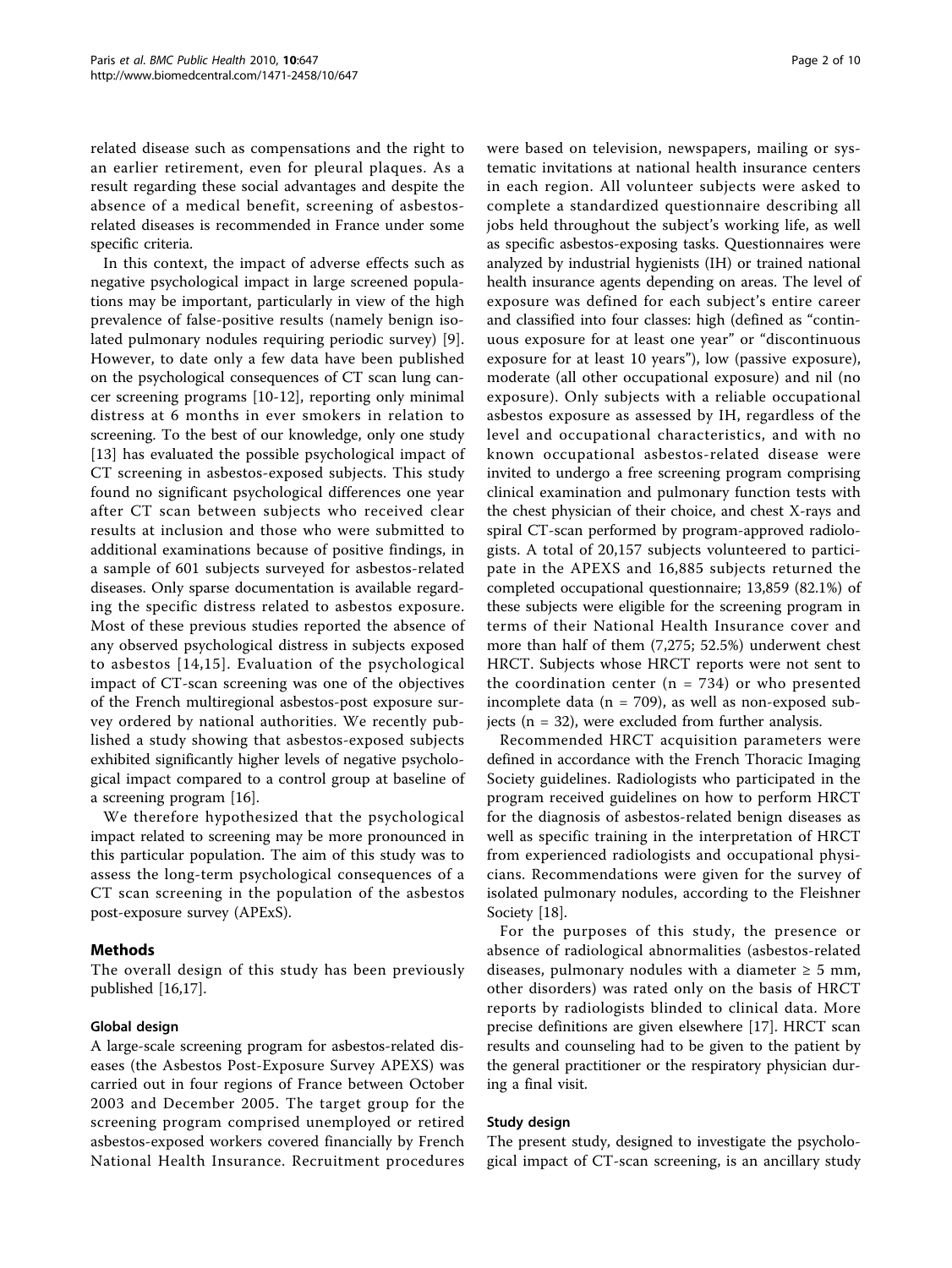of the national screening program. For this purpose, subjects living in two of the four regions of the study also received at baseline (defined as T1) together with the occupational questionnaire, a specific questionnaire to assess risk factors associated with asbestos exposure distress. Subjects having sent both questionnaires but with not known asbestos exposure were used as a control group for distress assessment. For the purposes of this study, all patients consecutively enrolled between December 2004 and December 2005 (n = 1184) with a first recorded PCQ and an identified HRCT scan examination were invited to fill in the PCQ again, 6 months after the date of the HRCT scan (defined as T2). Among the 867 returns (73.2%), only 832 subjects completely filled in all the questionnaires.

Distress was measured using the Psychological Consequences Questionnaire (PCQ). Initially developed by Cockburn et al. [[19\]](#page-8-0)to assess the psychological consequences of breast cancer screening by mammography, the PCQ is a 12-item self-report instrument measuring the effect of screening on the individual's functioning on emotional, physical and social life domains. A French version of this scale has been validated by Maziade et al. [[20\]](#page-8-0). The PCQ was adapted for use in the present study with slight modifications in its published form, as questions were asked in relation to asbestos-related diseases in general (see online additional file [1](#page-8-0)). The response options ranged from 0 (not at all) to 3 (quite a lot of the time) and a score was calculated by summing each response for each subscale and for the global scale. Each study participant was asked to complete general characteristics (age, gender, smoking status), self-perception of current and future health status and their opinions and knowledge about asbestos-related diseases. Self-assessment by the subjects of the intensity asbestos exposure was also used in the study.

The project was approved by the Cochin Hospital ethics committee in Paris. All patients received information on the study and gave their written informed consent to the radiologist for the increased radiation dose delivered by HRCT.

# Statistical analysis

Only subjects for whom the two questionnaires were available were included in the present analyses. Analyses of the PCQ score used quantitative definitions (PCQ values at T1, T2 and T2-T1 difference values) as well as a qualitative approach. In order to obtain a reference value for each gender, an abnormal global score was defined as a value greater than the  $95<sup>th</sup>$  percentile of the distribution of the PCQ scores calculated separately in males ( $n = 210$ ) and females ( $n = 226$ ) with no asbestos exposure in their own opinion as assessed by the initial questionnaire. These subjects were derived from the initial sample of volunteers from the same two regions. This conservative calculation is independent of the distribution function of the score. Subjects were then classified into two categories (normal/abnormal) according to their PCQ global score as previously published [\[16\]](#page-8-0).

Analyses were conducted in order to describe PCQ scores at baseline and during follow-up according to the results of HRCT scan screening. Both univariate (t-test, paired t-test, Chi-square and McNemar tests, as relevant) and multivariate analyses (general linear model - GLM -, logistic regression - LR -) were performed. In every case, multiple models were adjusted for age, gender, smoking status, self-assessment of asbestos exposure and counseling. Power calculation showed a statistical power of 99% for a 25% increase of the PCQ score, but only 25% for an OR of 2.0, according to the number of subjects with abnormal HRCT results. Data were analyzed by SAS software (SAS Institute, release 9.2, USA).

# Results

The study population comprised 92.3% males with a mean age of 62 years; 9.1% of the subjects were smokers (table [1\)](#page-3-0). HRCT scan results were not available for 160 of the 832 patients (reports or CD-ROM not available in the centers) and no abnormalities were found in another 213 patients. The remaining 459 patients (68.3% of patients with a known HRCT scan result) presented at least one lesion. Isolated pleural plaques were present in 113 patients (16.8%), isolated interstitial abnormalities compatible with asbestosis were present in 67 subjects (11.3%) and isolated pulmonary nodules were present in 79 subjects (11.8%). Other abnormalities mainly consisted of emphysema, bronchial abnormalities, calcified nodules or nonspecific sequelae.

According to our definition of abnormal PCQ score, 32.6% of subjects demonstrated an abnormal PCQ score at T2 compared to 20.5% before screening  $(p < 0.001)$ (Table [2](#page-4-0)). Moreover, 19.0% of the 661 subjects in whom the PCQ score was considered to be normal at baseline presented an abnormal PCQ score 6 months later (p < 0.0001, McNemar test). At baseline, only self-assessment of exposure was significantly associated with the PCQ score. At T2, an association was observed with this variable, but also with smoking status. Patients who attended a counseling visit had a significantly higher score at baseline but not at T2. A significant increase of PCQ score was observed for all categories of variables except in females. The proportion of patients with an abnormal PCQ score according to HRCT scan results was higher than at T1, ranging from 26.8% (normal HRCT scan) to 42.9% (two or more lesions) (Table [3](#page-4-0)). The most marked increases in the proportion of patients with an abnormal PCQ score were observed in patients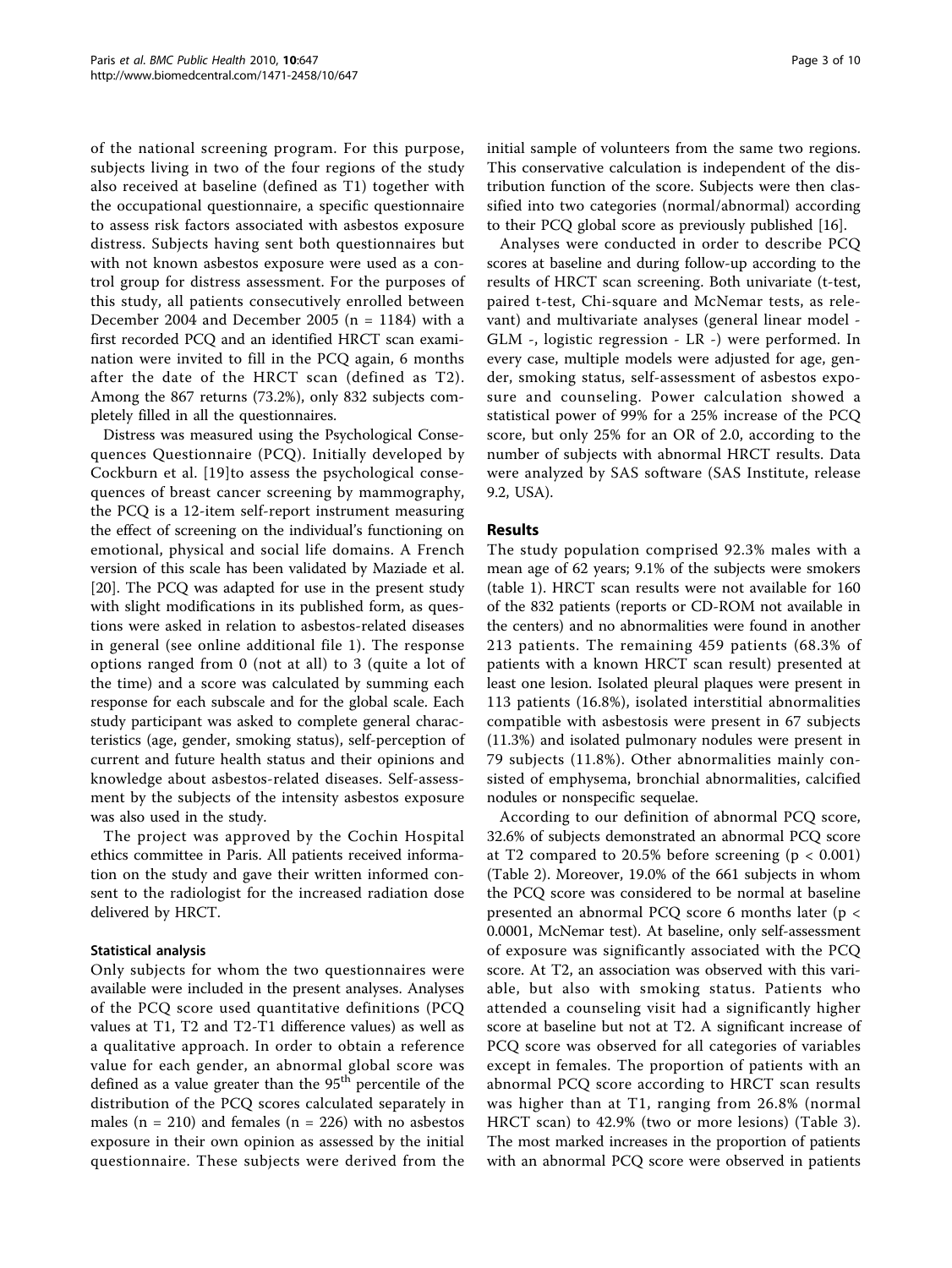<span id="page-3-0"></span>

|  | Table 1 Description of the population ( $n = 832$ ) |  |  |  |
|--|-----------------------------------------------------|--|--|--|
|--|-----------------------------------------------------|--|--|--|

| <b>Variables</b>                                | N(%)                            |
|-------------------------------------------------|---------------------------------|
| Gender                                          |                                 |
| Male                                            | 768 (92.3)                      |
| Female                                          | 64 (7.7)                        |
| Age                                             |                                 |
| $< 60$ years                                    | 328 (39.4)                      |
| 60-74 years                                     | 455 (54.7)                      |
| $\geq$ 75 years                                 | 49 (5.9)                        |
| Mean (SD) [Range]                               | 62.27 (7.78)<br>$[36.0 - 85.0]$ |
| Smoking status                                  |                                 |
| Non-smoker                                      | 381 (45.8)                      |
| Former smoker                                   | 375 (45.1)                      |
| Smoker                                          | 76 (9.1)                        |
| Self-assessment of asbestos exposure            |                                 |
| Nil/Light                                       | 94 (11.3)                       |
| Moderate                                        | 333 (40.0)                      |
| Heavy                                           | 216 (26.0)                      |
| Do not know                                     | 189 (22.7)                      |
| Counseling visit                                |                                 |
| No                                              | 268 (32.2)                      |
| yes                                             | 564 (67.8)                      |
| CT scan results                                 |                                 |
| Normal                                          | 213 (25.6)                      |
| Abnormal                                        | 459 (55.2)                      |
| Isolated pulmonary nodules (only)               | 79 (9.5)                        |
| Pleural plagues (only)                          | 113 (13.6)                      |
| Asbestosis (with or without pleural<br>plaques) | 67(8.0)                         |
| Other diseases (only)                           | 151 (18.1)                      |
| Two or more of the above diseases               | 49 (5.6)                        |
| Unknown results                                 | 160 (19.2)                      |

Results are expressed as means and SD (age) or as numbers and percent (other variables) as relevant.

in whom HRCT scan detected two or more lesions  $(+26.5\%, p = 0.0045, \text{McNemar test})$ , asbestosis  $(+26.9\%,$  $p = 0.0067$ , McNemar test) and isolated pulmonary nodules  $(+21.5\% , p = 0.0105,$  McNemar test). Conversely, 7.0% of subjects regained a normal PCQ score at T2 (data not shown).

Follow-up of psychological impact showed a significant increase of the quantitative PCQ score ( $p < 0.0001$ , paired t-test). Baseline PCQ scores did not differ between HRCT scan groups. At T2, using the PCQ score of patients with normal CT scan as the reference, only patients with pleural plaques detected by CT scan showed a higher PCQ score ( $p = 0.0078$ , paired t-test). However, when comparing subjects to themselves between baseline and follow-up according to the results

of HRCT scan, all subjects with a known result, even normal, demonstrated a significant increase of their PCQ score. The most marked increases of PCQ were observed for patients with isolated pleural plaques, followed by combinations of two or more lesions and abnormalities compatible with asbestosis. The presence of isolated pulmonary nodules was associated with a slight but significant increase of PCQ  $(8.99 \text{ to } 10.58, p = 0.027, \text{ paired } t$ test) which was close to that observed in patients with normal HRCT scans (8.02 to 9.28,  $p = 0.001$ , paired ttest). Multivariate analyses taking gender, age, smoking status and self-assessment of asbestos exposure into account (Table [4\)](#page-5-0) confirmed these findings. The increase of PCQ score was significant in all patients with a known result, and the most marked increase was observed for subjects with pleural plaques (+3.60 [95%CI: +2.15, +5.06], GLM). The presence of isolated pulmonary nodules was associated with a significant increase of the PCQ score of +1.88 [+0.34, +3.42], GLM). Even a normal HRCT scan result was associated with a significant increase (+1.40 [+0.11, +2.69], GLM). On pairwise comparisons, patients with pleural plaques demonstrated a significantly higher increase of PCQ score than that observed in patients with normal CT scan  $(p = 0.0042)$ and close to significance for patients with other disorders  $(p = 0.0597)$  or pulmonary nodules  $(p = 0.0734, \text{ data not})$ shown). Finally, variables associated with the risk of developing an abnormal PCQ score according to our definition were tested by logistic regressions (Table [5](#page-6-0)). The presence of asbestosis and two or more diseases were associated with an almost significant risk (OR 1.92 [0.97-3.81] and OR 2.04[0.95-4.37], respectively), after adjustment for gender, age, smoking status, self-assessment of asbestos exposure and a final counseling visit.

#### **Discussion**

Initial HRCT scan screening in this previously asbestosexposed population was associated with a significant increase of the PCQ score 6 months after the examination. This increase, relative to baseline values, concerned patients with an abnormal CT scan result, regardless of the abnormalities, but also normal CT scans, after adjustment for age, gender, smoking status self-assessment of asbestos exposure and final counseling visit. The most marked increase was observed in patients with pleural plaques that are benign lesions. In contrast, detection of isolated pulmonary nodules that may have potentially more serious consequences on health status was also associated with a less marked but significant increase of distress. However, only the presence of asbestosis or an association of two or more abnormalities appeared to be associated with a clinically significant modification of the PCQ score, although these associations were not statistically significant.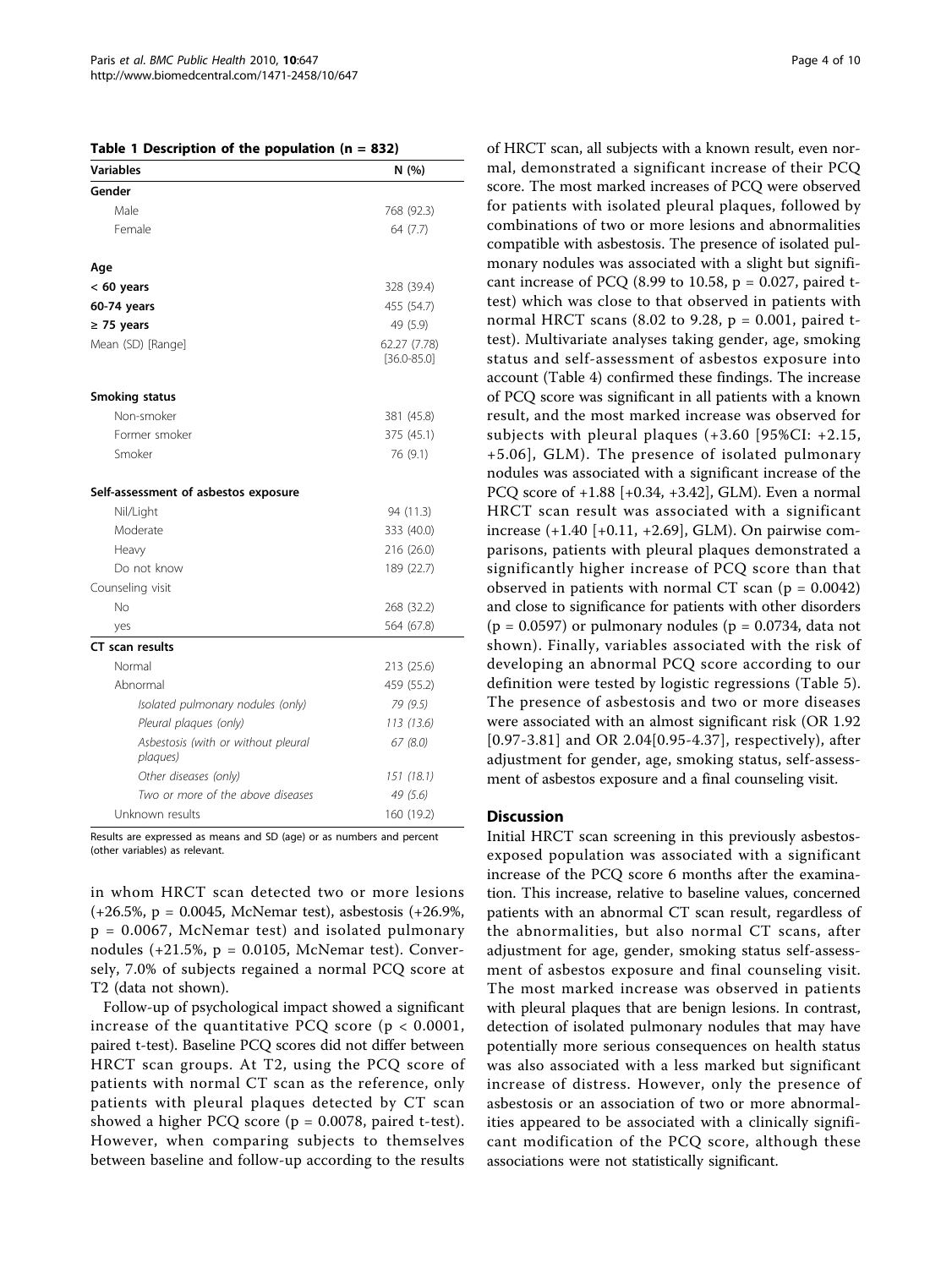|                                                 | <b>Baseline</b>         | Follow-up               | P value <sup>1</sup> |
|-------------------------------------------------|-------------------------|-------------------------|----------------------|
| PCQ Score                                       |                         |                         |                      |
| Social dimension score                          | 2.67 (2.50-2.83)        | 3.36 (3.16-3.56)        | P < 0.0001           |
| Physical dimension score                        | 2.61 (2.48-2.75)        | 3.23 (3.08-3.39)        | P < 0.0001           |
| Emotional dimension score                       | 3.01 (2.87-3.15)        | 3.47 (3.32-3.62)        | P < 0.0001           |
| Global PCQ score                                | 8.30 (7.91-8.69)        | 10.07 (9.62-10.53)      | P < 0.0001           |
| Abnormal PCQ score <sup>2</sup>                 | 171 (20.6)              | 271 (32.6)              | P < 0.0001           |
| Acquiring abnormal PCQ score <sup>2</sup> at T2 |                         | 158 $(19.0)^3$          |                      |
| Gender                                          |                         |                         |                      |
| Males                                           | 8.24 (7.83-8.64)        | 10.11 (9.63-10.58)      | P < 0.0001           |
| Females                                         | 9.07 (7.67-10.47)       | 9.68 (8.03-11.33)       | $P = 0.4949$         |
|                                                 | $P = 0.26014$           | $P = 0.6278^{4}$        |                      |
| Smoking status                                  |                         |                         |                      |
| Non-smokers                                     | 8.23 (7.65-8.80)        | 9.85 (9.18-10.50)       | P < 0.0001           |
| Former smokers                                  | 8.13 (7.55-8.71)        | 9.76 (9.08-10.43)       | P < 0.0001           |
| Smokers                                         | 9.52 (8.24-10.80)       | 12.75 (11.24-14.25)     | P < 0.0001           |
|                                                 | $P = 0.14374$           | $P = 0.00134$           |                      |
| Counseling visit                                |                         |                         |                      |
| Yes                                             | 8.03 (7.65-8.20)        | 9.98 (9.42-10.53)       | P < 0.0001           |
| <b>No</b>                                       | 8.88 (8.20-9.56)        | 10.29 (9.48-11.10)      | $P = 0.0002$         |
|                                                 | $P = 0.0439^{4}$        | $P = 0.5244^{4}$        |                      |
| Self-assessment of asbestos exposure            |                         |                         |                      |
| Nil/light                                       | $6.14(5.00-7.27)$       | 7.44 (6.12-8.76)        | $P = 0.0074$         |
| Moderate                                        | 7.97 (7.37-8.57)        | 9.06 (8.35-9.76)        | $P = 0.0003$         |
| Heavy                                           | 9.96 (9.21-10.71)       | 12.43 (11.55-13.29)     | P < 0.0001           |
| Do not know                                     | 8.08 (7.28-10.27)       | 10.50 (9.56-11.53)      | P < 0.0001           |
|                                                 | P < 0.0001 <sup>4</sup> | P < 0.0001 <sup>4</sup> |                      |
|                                                 |                         |                         |                      |

#### <span id="page-4-0"></span>Table 2 Comparison of the 3 subscales and global PCQ score at baseline and during follow-up according to descriptive variables

1: comparison of PCQ scores at baseline and during follow-up by t-test.

2: PCQ values greater than the 95<sup>th</sup> percentile of the PCQ score distribution in non-exposed subjects (see ref [[16\]](#page-8-0).

3: among the 661 subjects without an abnormal PCQ score at baseline.

4: comparison of PCQ scores between variables at each time-point of the study by GLM.

# Table 3 Course of PCQ scores and proportions of subjects with abnormal PCQ score<sup>a</sup>between T1 and T2 according to the HRCT scan results ( $n = 832$ , univariate analyses)

|                                                 |             |                          | At T1              |                      |                          | At T <sub>2</sub>  |                      |                                              |                   | <b>Variation</b>         |                         |
|-------------------------------------------------|-------------|--------------------------|--------------------|----------------------|--------------------------|--------------------|----------------------|----------------------------------------------|-------------------|--------------------------|-------------------------|
| CT scans                                        | N           | Abnormal<br>$PCQa N$ (%) | Mean<br><b>PCO</b> | P value <sup>b</sup> | Abnormal<br>$PCQa N$ (%) | Mean<br><b>PCO</b> | P value <sup>b</sup> | <b>Acquiring</b><br>Abnormal<br>$PCQa N$ (%) | P<br>value        | Mean<br>PCQ <sup>d</sup> | P<br>value <sup>e</sup> |
| Normal                                          | 213         | 44 (20.7)                | 8.02               | Reference            | 57 (26.8)                | 9.28               | Reference            | 31 (14.6)                                    | 0.0633            | $+1.26$                  | 0.0010                  |
| Isolated pulmonary<br>Nodules (only)            | 79          | 15 (19.0)                | 8.99               | 0.2019               | 27 (34.2)                | 10.58              | 0.1497               | 17(21.5)                                     | 0.0105            | $+1.59$                  | 0.0276                  |
| Pleural plagues (only)                          | 113         | 21 (18.6)                | 7.77               | 0.6972               | 40 (35.4)                | 11.24              | 0.0078               | 24 (21.2)                                    | 0.0004            | $+3.47$                  | < 0.0001                |
| Asbestosis (with or<br>without pleural plaques) | 67          | 13 (19.4)                | 8.40               | 0.9280               | 26 (38.8)                | 10.64              | 0.1303               | 18 (26.9)                                    | 0.0067            | $+2.24$                  | 0.0005                  |
| Other diseases (only)                           | 151         | 28 (18.5)                | 8.38               | 0.5490               | 53 (35.1)                | 10.19              | 0.2037               | 32 (21.2)                                    | $\,<\,$<br>0.0001 | $+1.80$                  | 0.0002                  |
| Two or more of the above<br>lesions             | 49          | 10(20.4)                 | 7.73               | 0.7504               | 21 (42.9)                | 10.86              | 0.1202               | 13(26.5)                                     | 0.0045            | $+3.12$                  | 0.0002                  |
| Unknown results                                 | 160         | 40 (25.0)                | 8.79               | 0.2131               | 47 (29.4)                | 9.50               | 0.7556               | 23 (14.4)                                    | 0.2623            | $+0.71$                  | 0.1394                  |
|                                                 | <b>ALC:</b> |                          |                    |                      |                          |                    |                      |                                              |                   |                          |                         |

 ${}^{a}$ PCQ values greater than the 95<sup>th</sup>percentile of the PCQ score distribution in non-exposed subjects (see ref [\[16\]](#page-8-0)).

<sup>b</sup>Comparison of the PCQ score at baseline (t-test)

Comparison of the proportion of abnormal PCQ scores between T1 and T2 for each HRCT scan result (McNemar test).

d<sub>ΔPCQ</sub> is defined as the PCQ at T2 - PCQ at T1 difference.

<sup>e</sup>Comparison between PCQ score at baseline and during follow-up for each HRCT scan result (paired t-test).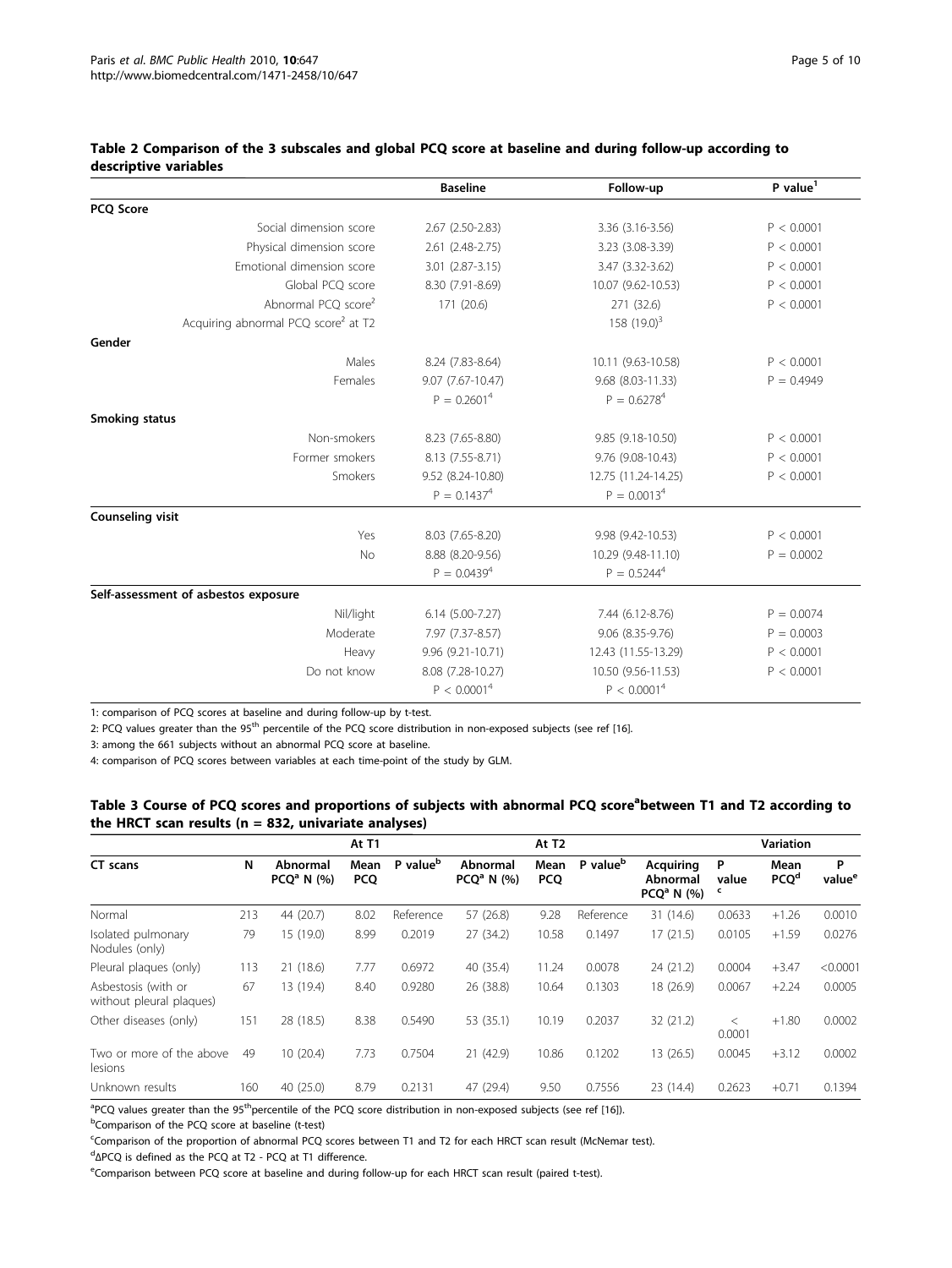| <b>Variables</b>                             | $\Delta \text{PCQ}^{\text{a},\text{b}}$ Mean increase | 95% CI         | P value |
|----------------------------------------------|-------------------------------------------------------|----------------|---------|
| Gender                                       |                                                       |                | 0.1678  |
| Males                                        | $+2.75$                                               | $1.95, +3.54$  |         |
| Females                                      | $+1.64$                                               | $-0.05, +3.33$ |         |
| Smoking status                               | $\overline{\phantom{a}}$                              |                | 0.0646  |
| Non smokers                                  | $+1.71$                                               | $+0.71, +2.71$ |         |
| Former Smokers                               | $+1.70$                                               | $+0.57, +2.83$ |         |
| Smokers                                      | $+3.17$                                               | $+1.49, +4.85$ |         |
| Age (years)                                  | $\overline{\phantom{a}}$                              |                | 0.7027  |
| < 60                                         | $+1.91$                                               | $+0.91, +2.91$ |         |
| 60-75                                        | $+1.99$                                               | $+0.95, +3.04$ |         |
| > 75                                         | $+2.67$                                               | $+0.78, +4.57$ |         |
| Self-assessment of asbestos exposure         |                                                       |                | 0.0095  |
| Nil/light                                    | $+1.69$                                               | $+0.11, +3.26$ |         |
| Moderate                                     | $+1.38$                                               | $+0.22, +2.55$ |         |
| Heavy                                        | $+2.86$                                               | $+1.64, +4.08$ |         |
| Do not know                                  | $+2.84$                                               | $+1.60, +4.07$ |         |
| Counseling visit                             |                                                       |                | 0.2942  |
| No                                           | $+1.96$                                               | $+0.75, +3.16$ |         |
| Yes                                          | $+2.43$                                               | $+1.34, +3.52$ |         |
| CT scan results                              | $\overline{\phantom{a}}$                              |                | 0.0039  |
| Normal                                       | $+1.40$                                               | $+0.11, +2.69$ |         |
| Isolated pulmonary nodules (only)            | $+1.88$                                               | $+0.34, +3.42$ |         |
| Pleural plaques (only)                       | $+3.60$                                               | $+2.15, +5.06$ |         |
| Asbestosis (with or without pleural plaques) | $+2.52$                                               | $+0.80, +4.24$ |         |
| Other diseases (only)                        | $+1.76$                                               | $+0.46, +3.06$ |         |
| Two or more of the above lesions             | $+3.37$                                               | $+1.39, +5.34$ |         |
| Unknown results                              | $+0.83$                                               | $-0.50, +2.17$ |         |
|                                              |                                                       |                |         |

#### <span id="page-5-0"></span>Table 4 Main determinants of a significant variation of the PCQ score during follow-up (multivariate analysis, general linear model;  $n = 832$ )

<sup>a</sup> ΔPCQ is defined as the PCQ at T2-PCQ at T1 difference

<sup>b</sup> Means are adjusted for gender, age, smoking status, counseling visit and self-assessment of asbestos exposure

Numerous studies have focused on the impact of cancer screening on quality of life or distress at so-called "short-term" (usually  $<$  3 months) or "long-term" (at 6 or 12 months depending on the studies). Not surprisingly, positive cancer screening can lead to anxiety [\[21](#page-8-0)]. Conversely, negative screening with a clear result is thought to be associated with only minimal and transient psychological impact [[22-25\]](#page-8-0). It is well known that patients with lung cancer present a high rate of depression, with an average of 25% according to the review by Carlsen et al. [\[26\]](#page-8-0). However, to our knowledge, only two studies have evaluated the possible psychological consequences of lung cancer screening. Van den Berg [[12](#page-8-0)] studied the effect of lung cancer screening in 351 subjects, at baseline, 1 day after the examination and 6 months later. Psychological impact was assessed using the Spielberger State-Trait Anxiety inventory (STAI-6), the 12-item Short Form (SF-12) and Impact of Event Scale (IES). No significant effect was seen between negative screening at baseline and negative repeated CT scan at 6 months. In the second study [[11](#page-8-0)], 341 subjects were questioned four times (pre- and post-screening, 6 and 12 months) using the STAI and 3 questions of the PCQ. Patients with indeterminate results (namely one or more pulmonary nodule with advice to perform periodic survey) presented a significant increase in negative psychological measures immediately following screening, although these findings faded with time. No effect (positive or negative) was observed in subjects with negative screening. Vierikko et al. recently reported no significant negative psychological impact in subjects exposed to asbestos during the one-year survey of positive CT scan findings [\[13](#page-8-0)].

The results of our study differ from these findings, which are nevertheless difficult to interpret. Our study shows a significant increase of long-term distress as assessed by the PCQ score in patients in whom CT scan revealed an asbestos-related disease, and to a lesser extent, an isolated pulmonary nodule. Identical results have sometimes been reported for other types of cancer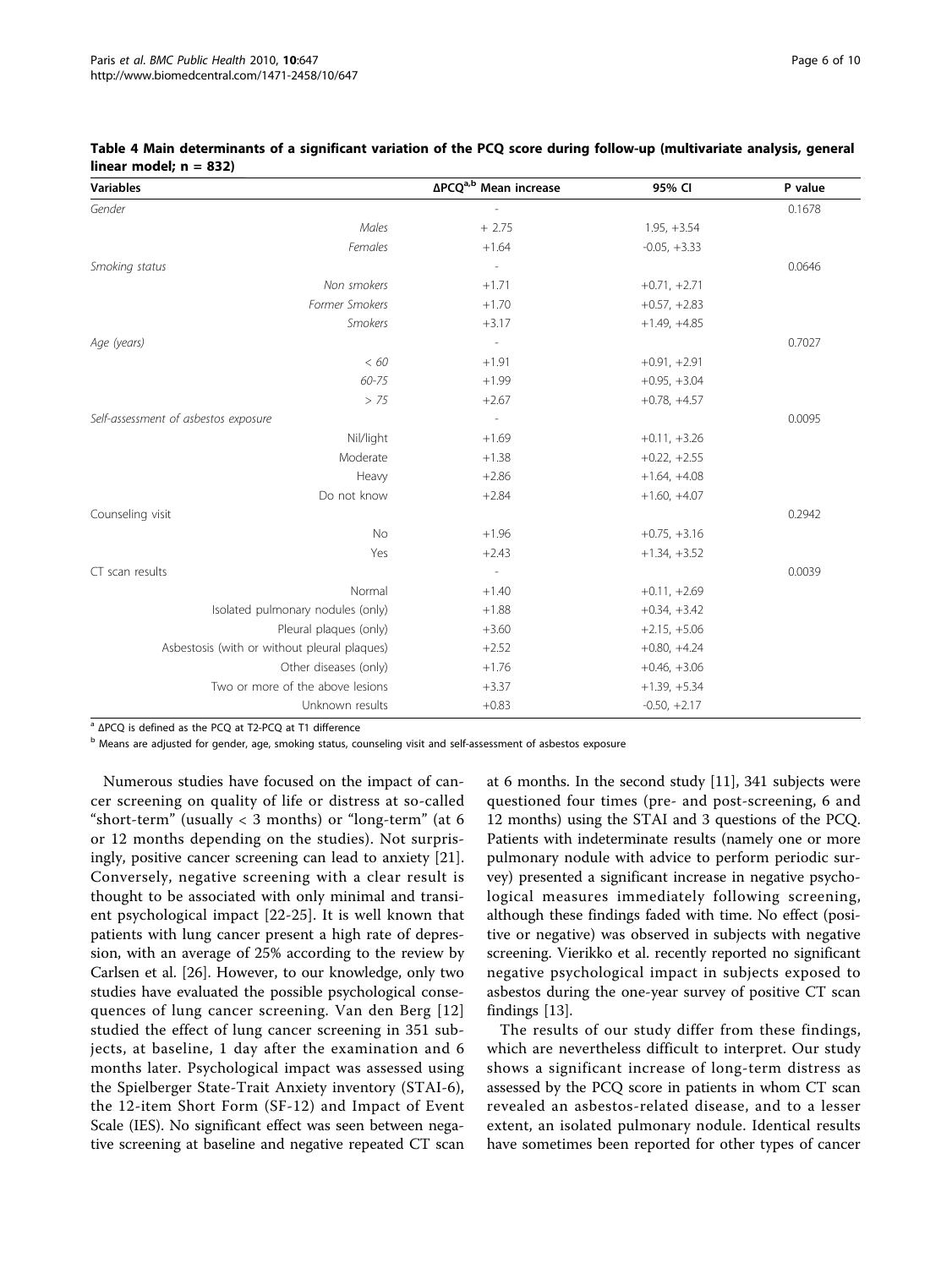#### <span id="page-6-0"></span>Table 5 Main determinants of acquiring an abnormal  $PCQ score<sup>1</sup>$  during follow-up (multivariate analysis, logistic regression model;  $n = 832$ )

| <b>Variables</b>                                |      |                 |            |
|-------------------------------------------------|------|-----------------|------------|
|                                                 | OR   | [95% CI]        | P<br>value |
| Gender                                          |      |                 |            |
| Males                                           | 1    | reference       |            |
| <b>Females</b>                                  | 0.88 | $[0.42 - 1.85]$ | 0.7340     |
| Age                                             |      |                 |            |
| $< 60$ years                                    | 1    | reference       |            |
| 60-74 years                                     | 1.14 | $[0.76 - 1.70]$ | 0.5125     |
| $>$ = 75 years                                  | 1.75 | $[0.83 - 3.54]$ | 0.1675     |
| Smoking                                         |      |                 |            |
| <b>Non-Smoker</b>                               | 1    | reference       |            |
| <b>Former Smoker</b>                            | 0.91 | $[0.62 - 1.36]$ | 0.0577     |
| Smoker                                          | 1.83 | $[1.00 - 3.34]$ | 0.0242     |
| Counseling (yes)                                |      |                 |            |
| No                                              | 1    | reference       |            |
| Yes                                             | 1.35 | $[0.90 - 2.04]$ | 0.1442     |
| <b>Exposure</b>                                 |      |                 |            |
| Nil/light                                       | 1    | reference       |            |
| Moderate                                        | 1.24 | $[0.61 - 2.51]$ | 0.0901     |
| Heavy                                           | 2.34 | $[1.14 - 7.79]$ | 0.0178     |
| Do not Know                                     | 2.31 | $[1.12 - 4.77]$ | 0.0275     |
| <b>CT Scan Results</b>                          |      |                 |            |
| Normal                                          | 1    | reference       |            |
| Isolated pulmonary nodules (only)               | 1.68 | $[0.86 - 3.31]$ | 0.1313     |
| Pleural plaques (only)                          | 1.46 | $[0.79 - 2.69]$ | 0.2315     |
| Asbestosis (with or without pleural<br>plaques) | 1.92 | $[0.97 - 3.81]$ | 0.0608     |
| Other diseases (only)                           | 1.49 | $[0.85 - 2.62]$ | 0.1633     |
| Two or more of the above diseases               | 2.04 | $[0.95 - 4.37]$ | 0.0673     |
| Unknown results                                 | 0.99 | $[0.53 - 1.83]$ | 0.9775     |

<sup>1</sup>: Values of PCQ greater than the 95<sup>th</sup> percentile of the PCQ score distribution in non-exposed subjects (see ref [\[16\]](#page-8-0)).

screening [[25](#page-8-0)] but not for lung cancer. Several explanations can be proposed for these discrepancies. First, our study used a scale developed for a breast cancer screening program by mammography [\[19](#page-8-0)]. The choice to use this scale was primarily dictated by the aim of the study to assess the psychological consequences of radiological screening by HRCT scan in this population, and the existence of a validated French version of the scale. To our knowledge, no specific scale is available for the assessment of the psychological impact of CT scan screening for lung cancer or asbestos-related diseases. Recently published studies on the impact of CT scan screening for lung cancer used nonspecific quality-of-life scales. As stated by the authors themselves [[11,12\]](#page-8-0), these scales may be insensitive with regard to measurement of the specific impact of screening and some authors have recommended that these scales not be used for cancer screening [[27\]](#page-8-0). Conversely, the authors of the PCQ considered that their tool can be used for a wide range of radiographic screening, as the PCQ scale explores three important dimensions of mental functions [\[19](#page-8-0)]. Our results support the hypothesis that most of the negative results concerning the psychological impact of screening may be due to the poor sensitivity of the scales used. One difficulty of the PCQ (as for other scales) is the absence of normal values for clinical interpretation [[28\]](#page-8-0). Both univariate analyses using our definition of patients with an abnormal score or quantitative values of PCQ scores clearly showed positive associations between increasing distress and HRCT scan results, in contrast with published data. As an abnormal PCQ score was defined as a score greater than the 95th percentile in our reference group [[16\]](#page-8-0), we hypothesize that the psychological consequences associated with HRCT scan screening may affect quality of life in a sizeable proportion of subjects. Finally, the clinical significance of these results is difficult to determine, in view of the difference observed between multivariate GLM and LR models. Tested hypotheses and the statistical power, which clearly differed between the two statistical approaches, may easily explain these discordant results. As previously underlined, only one study has been conducted in an asbestos-exposed population with different results. However, this study used different tools to assess psychological consequences and a large proportion of the subjects of this study were surveyed over a long time, which may explain these discrepancies. Surprisingly, the presence of a counseling visit had no effect on psychological impact in our study [\[13\]](#page-8-0). Some authors have reported that distress may be modified by the perception of cancer risk for breast cancer screening [[29](#page-8-0)[,30](#page-9-0)] but also in lung cancer [\[31](#page-9-0)]. It can be hypothesized that the existence of asbestos exposure could lead to a greater fear of the consequences of screening in this particular population without any previous screening. The high level of distress observed at baseline in our study [[16\]](#page-8-0) supports this hypothesis as well as the increase associated with self-assessment of exposure. The slight but significant difference observed between subjects before attending a final visit also suggested a selection bias related to patients attending this visit. On the other hand, former smokers and especially current smokers enrolled in CT scan screening are thought to usually underestimate their risk of lung cancer [[31,32](#page-9-0)]. Our findings obviously cannot be generalized to populations suitable for lung cancer screening, and further studies among ever smokers are needed to confirm our results. In particular, the role of perception of cancer risk in both asbestos-exposed subjects and ever smokers needs to be investigated.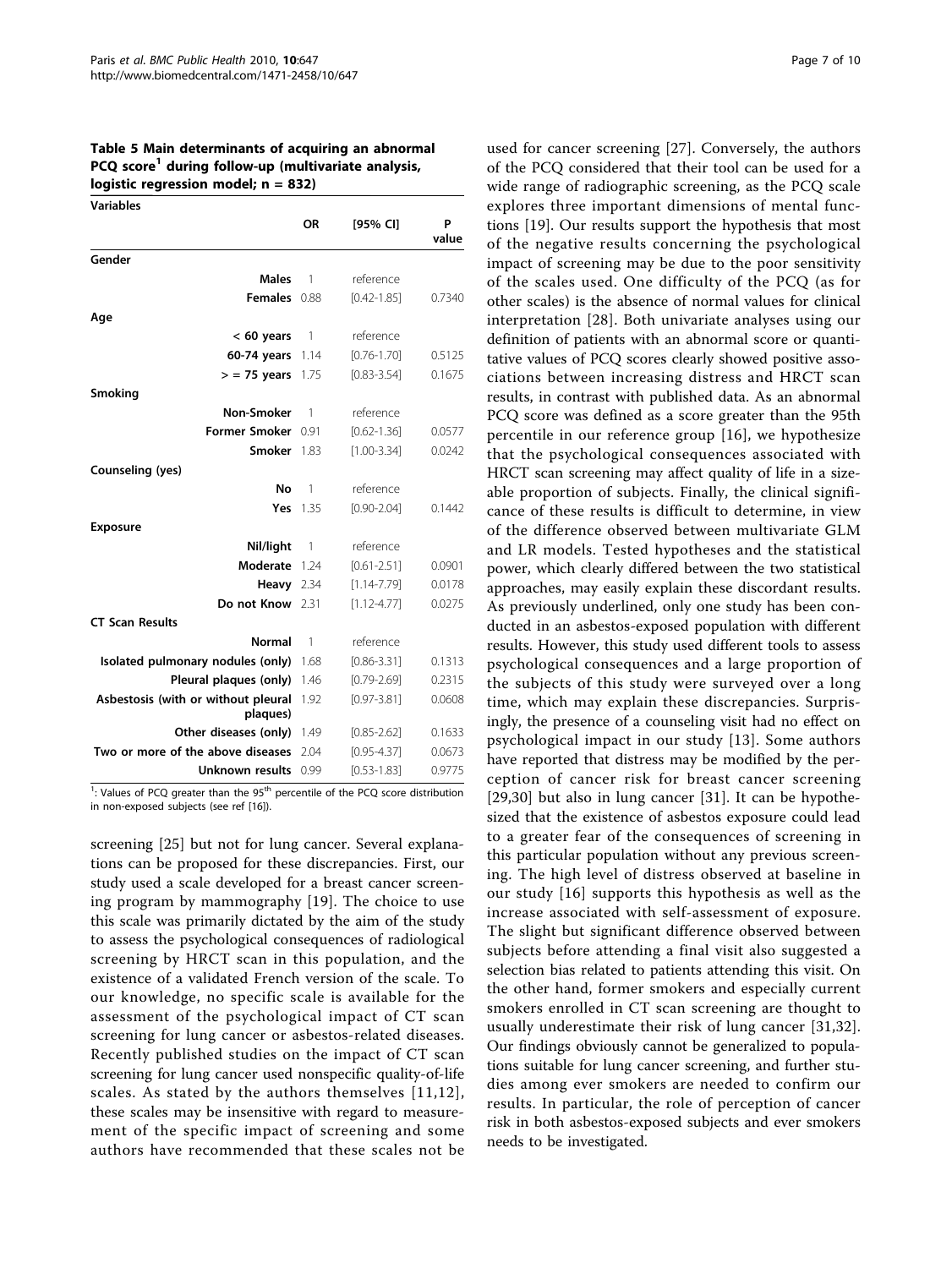Finally, a significant increase of PCQ score was also found in patients with normal HRCT scan after adjustment for gender, age, smoking status, counseling and self-assessment of asbestos exposure. These results have sometimes been reported in other screening studies for breast cancer [[33\]](#page-9-0) but not in lung cancer. Particular attention is required to explain these findings, if they are confirmed.

Several limitations of this study need to be discussed.

First of all, the increase in PCQ score observed in our population may not be clinically relevant, as no comparison with a control group of exposed subjects without HRCT was possible. In order to explore this limitation, we investigated subjects with no identified HRCT scan, but with a T2 PCQ questionnaire (after an interval of one year). Seventy-four patients were therefore retrieved and analyzed, showing no significant increase of their PCQ score (8.31 at T1 versus 9.20 at T2, p = 0.2452, data not shown). Analysis of our data using this group as reference instead of patients with normal HRCT scan results did not modify our main findings. Finally, no significant differences were observed between subjects for the baseline PCQ score before HRCT. As patients were compared to themselves at T2, observed differences were more likely to be related to HRCT results than to subject-related factors. However, a misclassification of this population cannot be excluded and these findings must be confirmed by another study using an appropriate control group.

Secondly, subjects volunteered to participate in the survey which could lead to a selection bias. In order to verify this hypothesis, we compared the PCQ score at baseline among respondents versus non-respondents to the survey, according to the presence or absence of a HRCT scan examination and found no statistical differences between these groups of subjects. Moreover, comparisons of PCQ score at baseline according to HRCT scan results showed no difference even with subjects who did not undergo CT scan (data not shown). We can therefore assume that, if it exists, a selection bias relative to psychological distress at baseline would have only a minimal effect on our results. On the other hand, HRCT scan results were not available for 160 patients. We reanalyzed our data assuming that all unknown HRCT scan results were normal. This analysis did not modify our results, particularly for the significant increase of PCQ score associated with normal HRCT scan results in multivariate analysis (data not shown).

A second point concerns the interval between HRCT scan examination and the second PCQ, fixed by the design at 6 months (as usually defined in the literature by "long-term"). This relatively long interval, albeit similar to that of other studies, may result in changes in health status, that may influence the second assessment of psychological impact, independently of the results of the initial HRCT scan. In order to minimize this possible bias, we reviewed our data after excluding patients with known cancer (lung cancers and mesotheliomas, 8 subjects) during follow-up. No changes in our results were observed. Variability in measurement of PCQ score also did not appear to be an explanation, as this score is considered to be reproducible [[19](#page-8-0),[20\]](#page-8-0). However, anxiety scores may be affected by various other factors, even time, and a longer survey with more complete questionnaires, including general health questionnaires, would be useful. The development of a specific scale for asbestosrelated health effects should be considered.

Finally, the definition used for HRCT scan results can also be questioned. For instance, the diagnosis of asbestosis is probably overestimated in these elderly subjects with nonspecific interstitial abnormalities. However, we decided to rate the presence of radiographic abnormalities on the basis of radiology reports, which allow more accurate assessment of the diagnosis given to the patients than a standardized and independent interpretation.

# Conclusion

This study reported that HRCT scan screening is associated with a long-term increase of distress in asbestosexposed subjects. The most marked increase was observed for patients with pleural plaques that are considered to be a benign disease with no clinical consequences. According to previous results, this may suggest that asbestos workers have a specific and probably poorer perception of cancer risk than the general population, but these results must be confirmed in future studies in view of the difficulty of estimating the clinical significance of our findings. No clear guidelines have been established for screening for asbestos-related diseases, as no medical benefit has yet been demonstrated. Clear and specific information on CT scan screening and asbestos-related diseases must therefore be given to subjects before and after the examination in the context of individual screening. The possibility of psychological management must also be discussed with patients. A slight but significant increase of distress was also observed after normal HRCT scan results and detection of isolated pulmonary nodules in this population. These findings need to be studied further in subjects not exposed to asbestos. If confirmed, these results may have consequences for the CT scan screening for lung cancer, under the condition that current assessments of these programs provide any proof of the existence of a clear clinical benefit.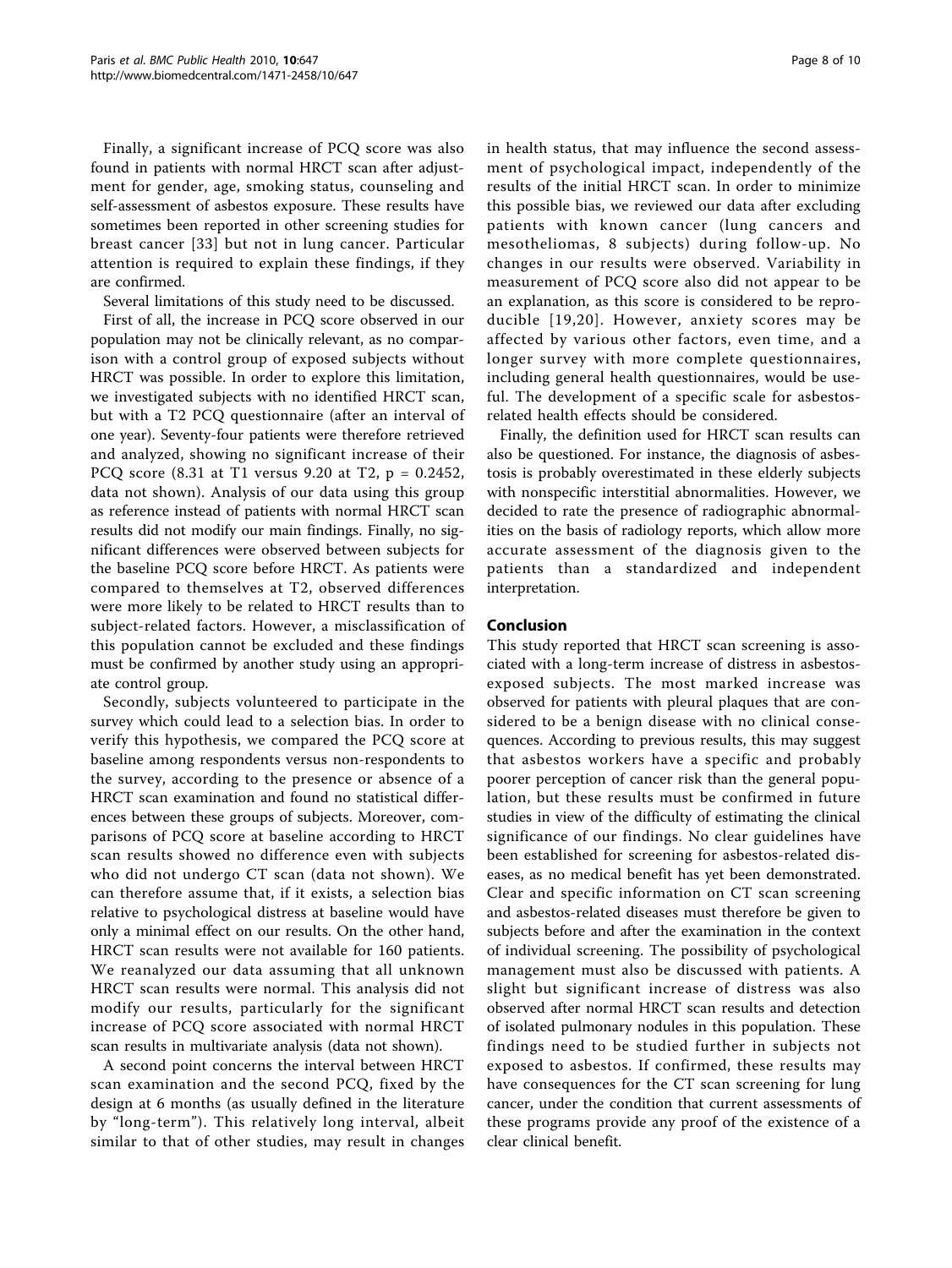# <span id="page-8-0"></span>Additional material

[Additional file 1: P](http://www.biomedcentral.com/content/supplementary/1471-2458-10-647-S1.DOC)CQ questionnaire. This file provides the PCQ questionnaire as used in this study, adapted from Cockburn et al. Note that the questions and the 3 axis have not been modified

#### Acknowledgements

This work was supported by grants from Sécurité Sociale (Occupational Risks Prevention Department), the Ministère du travail et des Relations Sociales and the French Agency on Safety at Work and Environment (EST 2006/1/43, EST 2007/1/35)

The authors would like to thank all the participating members of the APEXS: J Ameille, J Baron, J Benichou, P Brochard, B Clin-Godard, A Caillet, S Chamming's, G Christ de Blasi, F Conso, A Gislard, F Laurent, N Lestang, M Letourneux, A Luc, M Maurel, L Mouchot, JC Pairon, C Paris, M Pinet, A Porte, E Schorle, A Stoufflet, L Thorel.

The authors would also like to thank Dr A Saul for his valuable advice in editing this manuscript.

#### Author details

<sup>1</sup>Nancy University Hospital, 54000 Nancy, France. <sup>2</sup>INSERM 954, 54505 Vandoeuvre-les-Nancy Cedex - France. <sup>3</sup>EA 2304, 93526 Saint-Denis Cedex, France. <sup>4</sup>INSERM, Unité 955, F-94010 Creteil, France. <sup>5</sup>CHI Creteil, F-94010 Creteil, France. <sup>6</sup>University Hospital. Occupational diseases Dept. 14031 Caen Cedex, France.

#### Authors' contributions

CP and MM have made substantial contributions to conception and design of the study and interpretation of data and have been involved in drafting the Manuscript, AL and AS have made substantial contributions to analysis and interpretation of data; JCP and ML have been involved in revising the manuscript critically for important intellectual content; All authors have given final approval of the version to be published.

#### Competing interests

The authors declare that they have no competing interests.

Received: 15 June 2010 Accepted: 26 October 2010 Published: 26 October 2010

#### References

- 1. Diagnosis and initial management of nonmalignant diseases related to asbestos. Am J Respir Crit Care Med 2004, 170(6):691-715.
- 2. Gustavsson P, Nyberg F, Pershagen G, Scheele P, Jakobsson R, Plato N: [Low](http://www.ncbi.nlm.nih.gov/pubmed/12034580?dopt=Abstract)[dose exposure to asbestos and lung cancer: dose-response relations and](http://www.ncbi.nlm.nih.gov/pubmed/12034580?dopt=Abstract) [interaction with smoking in a population-based case-referent study in](http://www.ncbi.nlm.nih.gov/pubmed/12034580?dopt=Abstract) [Stockholm, Sweden.](http://www.ncbi.nlm.nih.gov/pubmed/12034580?dopt=Abstract) Am J Epidemiol 2002, 155(11):1016-1022.
- Paris C, Benichou J, Raffaelli C, Genevois A, Fournier L, Menard G, Broessel N, Ameille J, Brochard P, Gillon JC, Gislard A, Letourneux M: [Factors associated with early-stage pulmonary fibrosis as determined by](http://www.ncbi.nlm.nih.gov/pubmed/15250649?dopt=Abstract) [high-resolution computed tomography among persons occupationally](http://www.ncbi.nlm.nih.gov/pubmed/15250649?dopt=Abstract) [exposed to asbestos.](http://www.ncbi.nlm.nih.gov/pubmed/15250649?dopt=Abstract) Scand J Work Environ Health 2004, 30(3):206-214.
- 4. Clin B, Morlais F, Guittet L, Gislard A, Marquignon M, Paris C, Caillard J, Launoy G, Letourneux M: [Performance of chest radiograph and CT scan](http://www.ncbi.nlm.nih.gov/pubmed/19273475?dopt=Abstract) [for lung cancer screening in asbestos-exposed workers.](http://www.ncbi.nlm.nih.gov/pubmed/19273475?dopt=Abstract) Occup Environ Med 2009, 66(8):529-34.
- 5. Black WC: [Computed tomography screening for lung cancer: review of](http://www.ncbi.nlm.nih.gov/pubmed/17941031?dopt=Abstract) [screening principles and update on current status.](http://www.ncbi.nlm.nih.gov/pubmed/17941031?dopt=Abstract) Cancer 2007, 110(11):2370-2384.
- 6. Tossavainen A: [International expert meeting on new advances in the](http://www.ncbi.nlm.nih.gov/pubmed/11103845?dopt=Abstract) [radiology and screening of asbestos-related diseases.](http://www.ncbi.nlm.nih.gov/pubmed/11103845?dopt=Abstract) Scand J Work Environ Health 2000, 26(5):449-454.
- Das M, Muhlenbruch G, Mahnken AH, Hering KG, Sirbu H, Zschiesche W, Knoll L, Felten MK, Kraus T, Gunther RW, Wildberger JE: [Asbestos](http://www.ncbi.nlm.nih.gov/pubmed/17047960?dopt=Abstract) [Surveillance Program Aachen \(ASPA\): initial results from baseline](http://www.ncbi.nlm.nih.gov/pubmed/17047960?dopt=Abstract) [screening for lung cancer in asbestos-exposed high-risk individuals](http://www.ncbi.nlm.nih.gov/pubmed/17047960?dopt=Abstract) [using low-dose multidetector-row CT.](http://www.ncbi.nlm.nih.gov/pubmed/17047960?dopt=Abstract) Eur Radiol 2007, 17(5):1193-1199.
- 8. Fasola G, Belvedere O, Aita M, Zanin T, Follador A, Cassetti P, Meduri S, De Pangher V, Pignata G, Rosolen V, Barbone F, Grossi F: [Low-dose computed](http://www.ncbi.nlm.nih.gov/pubmed/17962615?dopt=Abstract) [tomography screening for lung cancer and pleural mesothelioma in an](http://www.ncbi.nlm.nih.gov/pubmed/17962615?dopt=Abstract) [asbestos-exposed population: baseline results of a prospective,](http://www.ncbi.nlm.nih.gov/pubmed/17962615?dopt=Abstract) nonrandomized feasibility trial–[an Alpe-adria Thoracic Oncology](http://www.ncbi.nlm.nih.gov/pubmed/17962615?dopt=Abstract) [Multidisciplinary Group Study \(ATOM 002\).](http://www.ncbi.nlm.nih.gov/pubmed/17962615?dopt=Abstract) Oncologist 2007, 12(10):1215-1224.
- 9. Mulshine JL, Sullivan DC: [Clinical practice. Lung cancer screening.](http://www.ncbi.nlm.nih.gov/pubmed/15987920?dopt=Abstract) N Engl J Med 2005, 352(26):2714-2720.
- 10. Schnoll RA, Bradley P, Miller SM, Unger M, Babb J, Cornfeld M: [Psychological issues related to the use of spiral CT for lung cancer early](http://www.ncbi.nlm.nih.gov/pubmed/12609570?dopt=Abstract) [detection.](http://www.ncbi.nlm.nih.gov/pubmed/12609570?dopt=Abstract) Lung Cancer 2003, 39(3):315-325.
- 11. Byrne MM, Weissfeld J, Roberts MS: [Anxiety, fear of cancer, and perceived](http://www.ncbi.nlm.nih.gov/pubmed/18725404?dopt=Abstract) [risk of cancer following lung cancer screening.](http://www.ncbi.nlm.nih.gov/pubmed/18725404?dopt=Abstract) Med Decis Making 2008, 28(6):917-925.
- 12. van den Bergh KA, Essink-Bot ML, Bunge EM, Scholten ET, Prokop M, van Iersel CA, van Klaveren RJ, de Koning HJ: [Impact of computed](http://www.ncbi.nlm.nih.gov/pubmed/18484588?dopt=Abstract) [tomography screening for lung cancer on participants in a randomized](http://www.ncbi.nlm.nih.gov/pubmed/18484588?dopt=Abstract) [controlled trial \(NELSON trial\).](http://www.ncbi.nlm.nih.gov/pubmed/18484588?dopt=Abstract) Cancer 2008, 113(2):396-404.
- 13. Vierikko T, Kivisto S, Jarvenpaa R, Uitti J, Oksa P, Virtema P, Vehmas T: [Psychological impact of computed tomography screening for lung](http://www.ncbi.nlm.nih.gov/pubmed/19728402?dopt=Abstract) [cancer and occupational pulmonary disease among asbestos-exposed](http://www.ncbi.nlm.nih.gov/pubmed/19728402?dopt=Abstract) [workers.](http://www.ncbi.nlm.nih.gov/pubmed/19728402?dopt=Abstract) Eur J Cancer Prev 2009, 18(3):203-206.
- 14. Meyerowitz BE, Sullivan CD, Premeau CL: [Reactions of asbestos-exposed](http://www.ncbi.nlm.nih.gov/pubmed/2729288?dopt=Abstract) [workers to notification and screening.](http://www.ncbi.nlm.nih.gov/pubmed/2729288?dopt=Abstract) Am J Ind Med 1989, 15(4):463-475.
- 15. Lowinger P: [Asbestos and other toxins.](http://www.ncbi.nlm.nih.gov/pubmed/2400048?dopt=Abstract) Am J Public Health 1990, 80(10):1274.
- 16. Maurel M, Stoufflet A, Thorel L, Berna V, Gislard A, Letourneux M, Pairon JC, Paris C: [Factors associated with cancer distress in the Asbestos Post-](http://www.ncbi.nlm.nih.gov/pubmed/19152347?dopt=Abstract)[Exposure Survey \(APEXS\).](http://www.ncbi.nlm.nih.gov/pubmed/19152347?dopt=Abstract) Am J Ind Med 2009, 52(4):288-296.
- 17. Paris C, Thierry S, Brochard P, Letourneux M, Schorle E, Stoufflet A, Ameille J, Conso F, Pairon JC: [Pleural plaques and asbestosis: dose and](http://www.ncbi.nlm.nih.gov/pubmed/19129281?dopt=Abstract) [time-response relationships based on HRCT data.](http://www.ncbi.nlm.nih.gov/pubmed/19129281?dopt=Abstract) Eur Respir J 2009, 34(1):72-9.
- 18. MacMahon H, Austin JH, Gamsu G, Herold CJ, Jett JR, Naidich DP, Patz EF Jr, Swensen SJ: [Guidelines for management of small pulmonary nodules](http://www.ncbi.nlm.nih.gov/pubmed/16244247?dopt=Abstract) [detected on CT scans: a statement from the Fleischner Society.](http://www.ncbi.nlm.nih.gov/pubmed/16244247?dopt=Abstract) Radiology 2005, 237(2):395-400.
- 19. Cockburn J, De Luise T, Hurley S, Clover K: [Development and validation of](http://www.ncbi.nlm.nih.gov/pubmed/1641674?dopt=Abstract) [the PCQ: a questionnaire to measure the psychological consequences of](http://www.ncbi.nlm.nih.gov/pubmed/1641674?dopt=Abstract) [screening mammography.](http://www.ncbi.nlm.nih.gov/pubmed/1641674?dopt=Abstract) Soc Sci Med 1992, 34(10):1129-1134.
- 20. Maziade J, Thomassin L, Morin R: [\[Emotional, physical and social](http://www.ncbi.nlm.nih.gov/pubmed/11257994?dopt=Abstract) [consequences of breast cancer: viability and utilization of a clinical](http://www.ncbi.nlm.nih.gov/pubmed/11257994?dopt=Abstract) [questionnaire\].](http://www.ncbi.nlm.nih.gov/pubmed/11257994?dopt=Abstract) Can J Public Health 2001, 92(1):57-61.
- 21. Lerman C, Miller SM, Scarborough R, Hanjani P, Nolte S, Smith D: [Adverse](http://www.ncbi.nlm.nih.gov/pubmed/1892194?dopt=Abstract) [psychologic consequences of positive cytologic cervical screening.](http://www.ncbi.nlm.nih.gov/pubmed/1892194?dopt=Abstract) Am J Obstet Gynecol 1991, 165(3):658-662.
- 22. Brett J, Bankhead C, Henderson B, Watson E, Austoker J: [The psychological](http://www.ncbi.nlm.nih.gov/pubmed/15786514?dopt=Abstract) [impact of mammographic screening. A systematic review.](http://www.ncbi.nlm.nih.gov/pubmed/15786514?dopt=Abstract) Psychooncology 2005, 14(11):917-938.
- 23. Sutton S, Saidi G, Bickler G, Hunter J: [Does routine screening for breast](http://www.ncbi.nlm.nih.gov/pubmed/7650466?dopt=Abstract) [cancer raise anxiety? Results from a three wave prospective study in](http://www.ncbi.nlm.nih.gov/pubmed/7650466?dopt=Abstract) [England.](http://www.ncbi.nlm.nih.gov/pubmed/7650466?dopt=Abstract) J Epidemiol Community Health 1995, 49(4):413-418.
- 24. Ekeberg O, Skjauff H, Karesen R: [Screening for breast cancer is associated](http://www.ncbi.nlm.nih.gov/pubmed/14965553?dopt=Abstract) [with a low degree of psychological distress.](http://www.ncbi.nlm.nih.gov/pubmed/14965553?dopt=Abstract) Breast 2001, 10(1):20-24.
- 25. Cullen J, Schwartz MD, Lawrence WF, Selby JV, Mandelblatt JS: [Short-term](http://www.ncbi.nlm.nih.gov/pubmed/14990651?dopt=Abstract) [impact of cancer prevention and screening activities on quality of life.](http://www.ncbi.nlm.nih.gov/pubmed/14990651?dopt=Abstract) J Clin Oncol 2004, 22(5):943-952.
- 26. Carlsen K, Jensen AB, Jacobsen E, Krasnik M, Johansen C: [Psychosocial](http://www.ncbi.nlm.nih.gov/pubmed/15713512?dopt=Abstract) [aspects of lung cancer.](http://www.ncbi.nlm.nih.gov/pubmed/15713512?dopt=Abstract) Lung Cancer 2005, 47(3):293-300.
- 27. Brodersen J, Thorsen H, Cockburn J: [The adequacy of measurement of](http://www.ncbi.nlm.nih.gov/pubmed/15006113?dopt=Abstract) [short and long-term consequences of false-positive screening](http://www.ncbi.nlm.nih.gov/pubmed/15006113?dopt=Abstract) [mammography.](http://www.ncbi.nlm.nih.gov/pubmed/15006113?dopt=Abstract) J Med Screen 2004, 11(1):39-44.
- 28. Green JM, Hewison J, Bekker HL, Bryant LD, Cuckle HS: Psychosocial aspects of genetic screening of pregnant women and newborns: a systematic review. Health Technol Assess 2004, 8(33):1-109, iii, ix-x.
- 29. van Dooren S, Rijnsburger AJ, Seynaeve C, Duivenvoorden HJ, Essink-Bot ML, Tilanus-Linthorst MM, de Koning HJ, Tibben A: [Psychological](http://www.ncbi.nlm.nih.gov/pubmed/15341979?dopt=Abstract) [distress in women at increased risk for breast cancer: the role of risk](http://www.ncbi.nlm.nih.gov/pubmed/15341979?dopt=Abstract) [perception.](http://www.ncbi.nlm.nih.gov/pubmed/15341979?dopt=Abstract) Eur J Cancer 2004, 40(14):2056-2063.